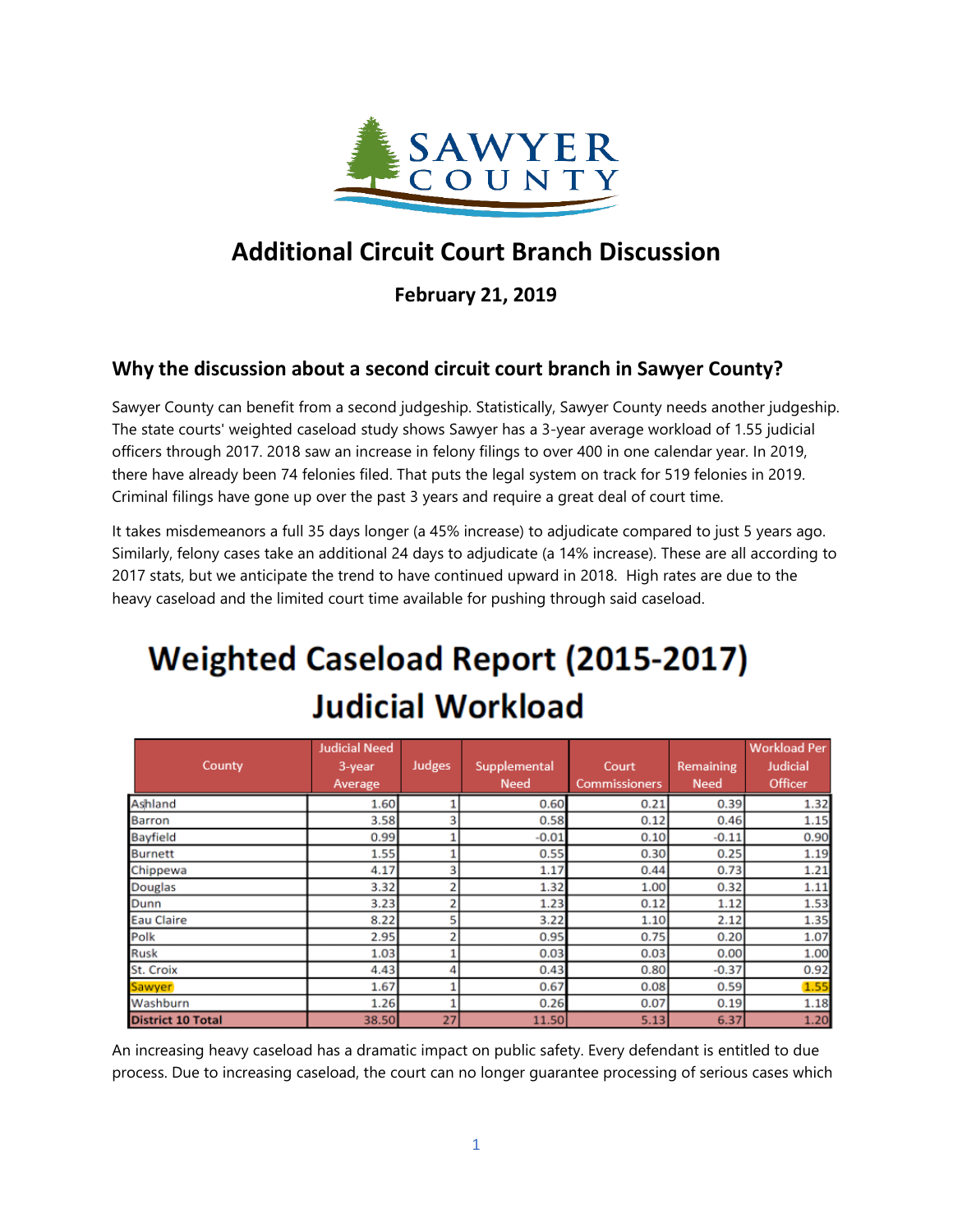will result in the release of criminal defendants with bond. We are perilously close to this happening. Judge Yackel asks on behalf of public safety, to provide relief before this occurs.

Additionally, given the opioid epidemic that has struck much of rural Wisconsin, the community could greatly benefit from treatment court programs such as a Drug Court. However, such initiatives require judicial time and leadership, which Judge Yackel cannot currently afford to dedicate alongside his heavy caseload.

## **How would Sawyer County acquire a second circuit court branch?**

A second circuit court branch is not guaranteed. A bill has been drafted which will include 12 counties needing additional branches, including Sawyer County. We anticipate that bill will be introduced to the legislature by mid-March. Once introduced, it is in the hands of the legislature and may be amended. For instance, the total number of counties impacted by the bill could be reduced before the bill is passed, if it is passed.

Customarily, new judgeships are approved every ten years or so. The last judgeship bill was passed in 2007, so while it is due time, there has been turnover in the legislature that makes movement forward somewhat less predictable.

There are three elements considered for determining additional judicial resources. The first is a commitment from the county, which the County Board affirmed in its September 21, 2017 resolution. The second element is establishing judicial need, which is undeniable as documented in the 2015-2017 Weighted Caseload Report as noted above. The third element is providing adequate court facilities, which is explored further below.

# **Does Sawyer County need a second full courtroom?**

It is the County's duty to provide a county courthouse. Wis. Stat. 59.54(14)(a) states that " [a] county shall provide a courthouse…and other necessary buildings at the county seat, and keep them in good repair."

Wisconsin Supreme Court Rules (SCR Chapter 68) states that each circuit court judge should be provided with a separate courtroom with permanent seating for 14 jurors, an adjacent jury deliberation room with adjacent private restrooms. Each judge should have private chambers at least 500 square feet in size, with a private restroom and located directly adjacent to support staff. Scott R. Needham, former Chief Judge of the Tenth Judicial District had stated that the current small "courtroom" is not an adequate space for a second judge and will not be approved as a second courtroom unless expanded.

Even if a second judgeship is not approved, the county would benefit from an additional courtroom because it would allow visiting and reserve judges to fully hear cases and hold trials at the same time as Judge Yackel. The 10<sup>th</sup> District is limited to what relief can be given to Sawyer County if there is not a second full functioning courtroom. The heavy caseload must still be processed with one fully functioning courtroom. According to Judge Yackel, a second courtroom would allow the 10<sup>th</sup> District to provide the needed assistance to handle the caseload in the event the state legislature does not act.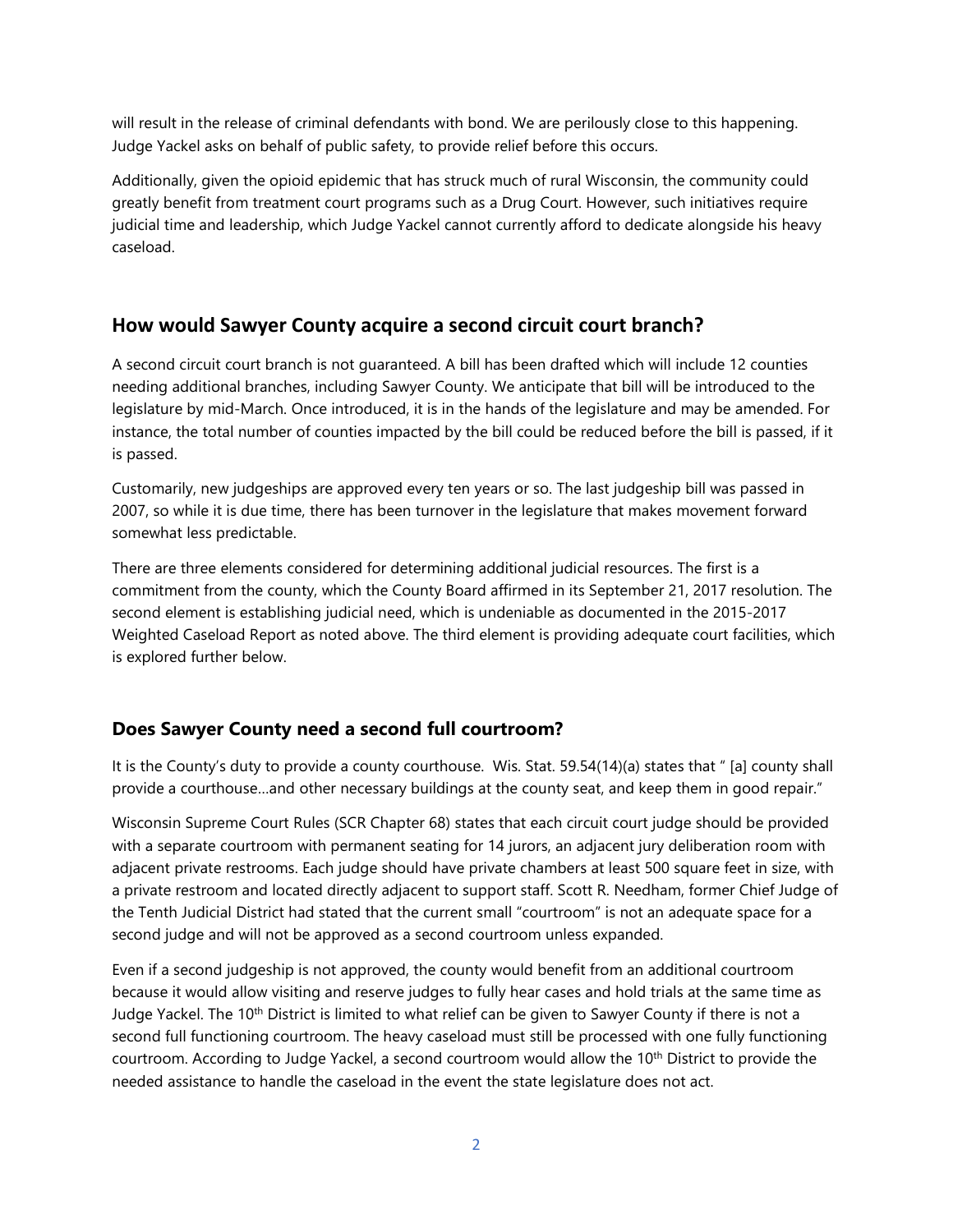# **How much will an additional second circuit court branch cost the taxpayers of Sawyer County?**

The judicial system is a function of the state performed at the county level. The state pays the salary of each circuit court judge, the court reporter, and a portion of the judge's judicial assistant. However, the county is responsible for the construction and operational costs of the court facilities within the county courthouse.

The annual operating costs are the responsibility of the county. Because counties are still under levy limits imposed by the state, each dollar added to the budget for operating the court system will mean a dollar-for-dollar reduction in services provided by other departments within the county.

| <b>Additional Judge:</b> |                                                           |                                  |                     |              |
|--------------------------|-----------------------------------------------------------|----------------------------------|---------------------|--------------|
| <b>Additional Staff</b>  |                                                           | <b>Personnel</b>                 | Other               | <b>Total</b> |
|                          | Judicial Assistant                                        | \$70,776<br>\$86,010<br>\$69,538 | \$3,000<br>\$10,000 | \$73,776     |
|                          | <b>Courtroom Security</b>                                 |                                  |                     | \$96,010     |
|                          | Clerk of Court Deput                                      |                                  | \$3,000             | \$72,538     |
|                          | <b>Bailiff</b>                                            | \$1,500                          |                     | \$1,500      |
|                          | Probate                                                   |                                  |                     | \$0          |
|                          | Custodial                                                 | \$18,691                         |                     | \$18,691     |
|                          | <b>Facility Operating Costs</b>                           |                                  |                     |              |
|                          | <b>Utilities</b>                                          |                                  | \$31,000            | \$31,000     |
|                          | Maintenance                                               |                                  | \$5,000             | \$5,000      |
|                          | Supply                                                    |                                  | \$3,000             | \$3,000      |
|                          | Subtotal Additional Judge Related Operations Costs        |                                  |                     | \$301,515    |
|                          | Less - Additional Support Payment From State of Wisconsin |                                  |                     | \$32,275     |
|                          | <b>Total Additional Judge Related Operations Costs</b>    |                                  |                     | \$269,240    |

Potential annual operating costs discussed in the December Public Safety Committee meeting include:

In addition to the annual operating costs, the county would incur the capital cost of the required facilities. Capital costs can be paid through debt service which falls outside of the levy limits. Although debt is not subject to levy limits, the repayment of debt will increase property taxes. For every million dollars of debt incurred, approximately \$70,000 would need to be added to the tax levy.

#### **Loan Summary**

Loan Amount: Annual Interest Rate: Loan Date: Payment Frequency: **Total Interest Due:** 

#### \$1,000,000.00 3.8888% 01/01/2019 Annually \$344, 314.15

Number of Payments: Periodic Payment: 1st Payment Due: Last Payment Due: Total All Payments:

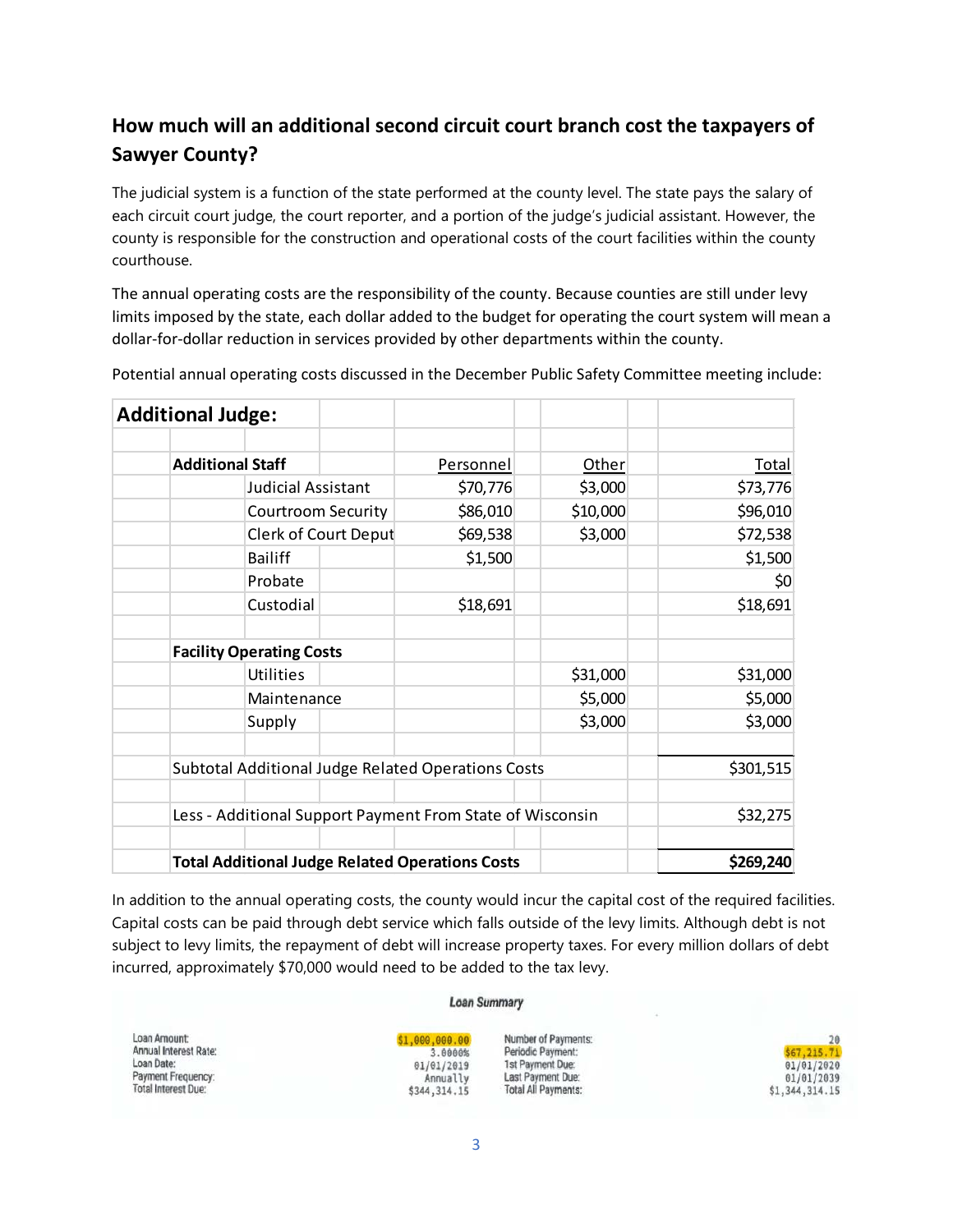# **How would getting additional Assistant District Attorney(s) affect the need for an additional circuit court branch?**

In addition to the judge bill that may provide Sawyer County an additional judge, there is another potential bill being contemplated that would add over 60 additional assistant district attorneys (ADA) throughout the state including up to two more in Sawyer County. While the two ADA's would be funded by the state, the additional costs for their support staff falls on the county.

Potential annual operating costs discussed in the December Public Safety Committee meeting include:

| 2 Additional District Attorneys: |                                       |                   |  |           |          |           |
|----------------------------------|---------------------------------------|-------------------|--|-----------|----------|-----------|
|                                  |                                       |                   |  |           |          |           |
|                                  | <b>Additional Personnel Costs vvv</b> |                   |  |           |          |           |
|                                  |                                       | Support Staff (2) |  | \$139,000 | \$14,000 | \$153,000 |

Unfortunately, adding additional ADAs would only worsen the bottleneck of cases if a second judge is not added. One fully functioning courtroom to accommodate the increasing caseload will not be dramatically effective unless a second judge and/or courtroom is added.

## **What are some alternatives to adding a second circuit court branch?**

Some alternatives are available, but limited. As previously discussed, there are several things the county and court can do to help deflate the current caseload. These efforts should be undertaken regardless of the judgeship outcome. Notably, while the effectiveness of these alternatives is unpredictable, they could not possibly equate to the impact of having a 2nd judge in the county. Alternatives include:

- Further work with the county's CJCC. Some of the CJCC's Justice Point report includes recommendations that could not only reduce the local jail population, but also improve recidivism rates which mean a reduction in crime and therefore court cases. Diversion programs could have a like effect. However, these programs are not geared toward the increasing meth & heroin cases.
- Improved commissioner usage. A DAR system was installed in Sawyer County yesterday, February 5th, which opens the door for more commissioner hearings (since the record can be taken digitally). A brief analysis done by the 10<sup>th</sup> District office shows commissioners were only used for 47.5 hours of court time last year, or less than one hour each week. The District office can assist with facilitating commissioner usage. The county should strongly consider increasing its contracted commissioner hours to .3 - .38 hours of court time. Statistically, this could improve the judicial workload to 1.21 - 1.30. Even at this rate, Sawyer would still be in the top counties being considered for the judgeship bill. This is not a permanent solution; it is only a way to help manage the increasing caseload while waiting for relief.
- Out-of-county case assignments. The District Office will implement a practice for rerouting a portion of Sawyer's caseload to other judges within the district. This will require some scheduling